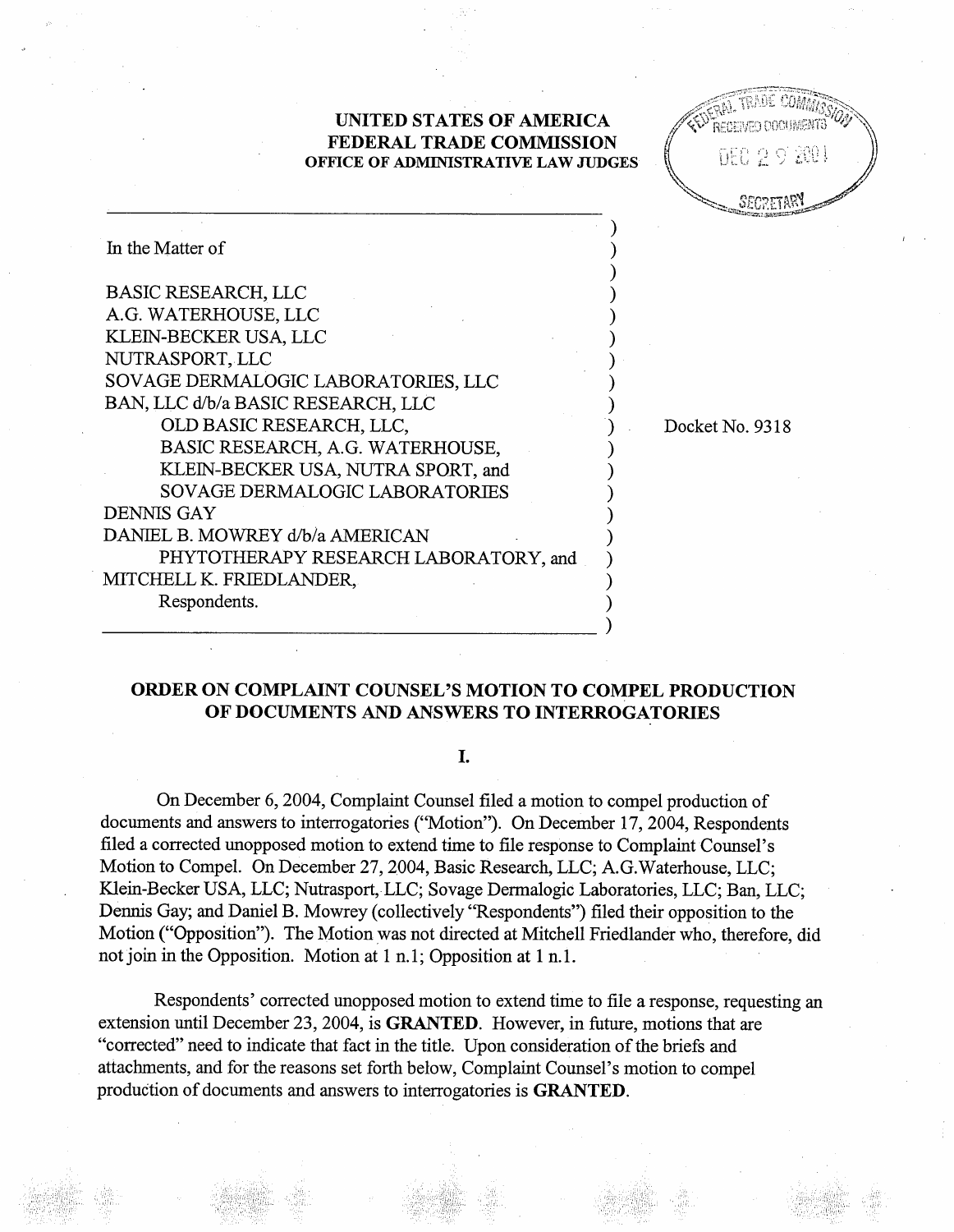Complaint Counsel seeks an order compelling Respondents to provide documents and answers to interrogatories. Motion at I. Complaint Counsel argues that Respondents have unjustifiably failed to produce material, relevant evidence in response to Complaint Counsel's first request for production of documents and that Respondents have unjustifiably failed to fully answer Complaint Counsel's first set of interrogatories. Motion at 7-38.

Respondents argue that they have produced responsive documents as promptly as practicable and have produced all responsive documents at this juncture; Respondents search has exceeded the requirements of applicable law; Complaint Counsel's assertion regarding the resubmission of documents is misleading and ignores the reality of Respondents' efforts to produce over fifty thousand pages of documents; the motion is untimely; Complaint Counsel raised these issues over two months ago; and that Complaint Counsel's objections to interrogatory responses is untimely. Opposition at 4-15.

### II.

Complaint Counsel argues that Respondents have not complied with Complaint Counsel's first request for production of documents because Respondents have failed to produce all draft and final promotional materials (specification 2); all documents referring or relating to final and draft promotional materials for the challenged products (specification 3); all documents referring or relating to the marketing of the challenged products (specification  $6$ ); communications referring or relating to product endorsers and testimonialists (specification 7); and documents relating to Respondents' corporate organzation (specification 11). Complaint Counsel further argues that Respondents have failed to fully answer Complaint Counsel's first set of interrogatories by failing to disclose who did what work regarding promotional materials for the challenged products (interrogatory I); to disclose who did what work regarding the production of the challenged products (interrogatory 2); to disclose payments received in connection with the deceptive acts alleged in the Complaint (interrogatory 6); to disclose advertising expenditures related to the deceptive acts alleged in the Complaint (interrogatory 7); and to fully answer an interrogatory on Respondents' recent advertising practices for two of the challenged products (interrogatory 9).

Respondents' Opposition focuses on the timing of Complaint Counsel's motion, arguing that it should have been filed by October 13, 2004. Opposition at 7. Indeed, Respondents' only objection to the interrogatories is the timing of Complaint Counsel's motion to compel. Opposition at 14-15. Respondents contend that "the parties reached impasse over two months" ago," that "Respondents' counsel's letter of October 8, 2004 memorialized all areas of agreement and those areas in which no agreement could be reached," and therefore "there is absolutely no ambiguity that an impasse as to the discovery issues existed as of the October 8th letter. Opposition at 2-3 (emphasis omitted). However, in reviewing the October 8, 2004 letter attached as Respondents' exhibit C , there were numerous promises to provide additional